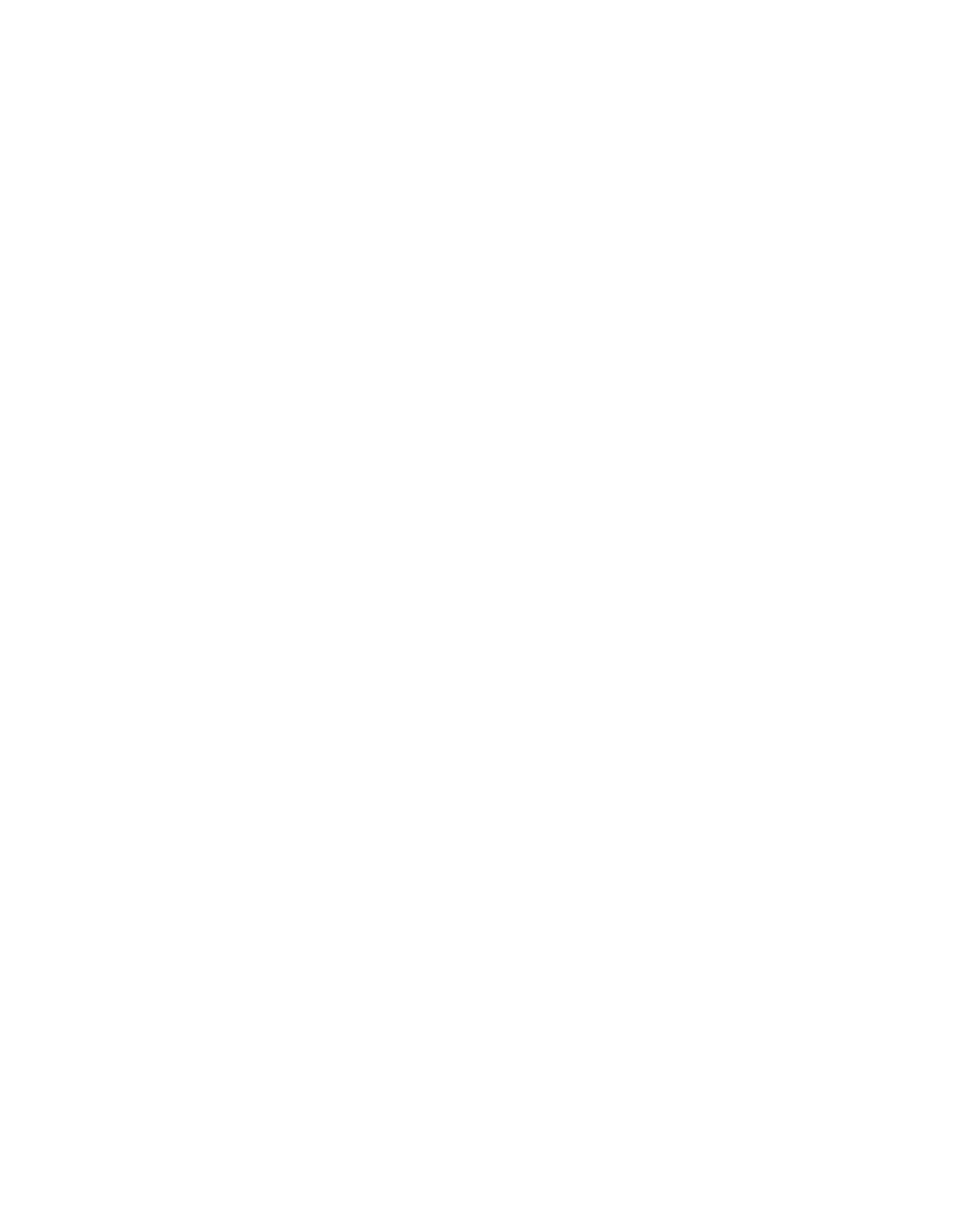# **Table of Contents**

| Is the amount of Roundup used on Roundup Ready crops safe for human consumption, particularly<br>human gut flora?                                                                                                                                     |  |
|-------------------------------------------------------------------------------------------------------------------------------------------------------------------------------------------------------------------------------------------------------|--|
| Should I be concerned about research showing that glyphosate has been found in human urine?                                                                                                                                                           |  |
| Are Glyphosate tolerant GM crops lower in plant compounds such as auxin than their organic<br>counterparts?                                                                                                                                           |  |
| How can eating a plant sprayed with Roundup be healthy for humans?                                                                                                                                                                                    |  |
| How does the industry respond to the independent research that is showing connections between<br>Glyphosate residue and damage to our environment and health including an increase in Autism<br>prevalence?                                           |  |
| There does not appear to be more than anecdotal evidence available to prove Glyphosate safety, how do I $\cdots$ $\cdots$ $\cdots$ $\cdots$ $\cdots$<br>know a GMO is safe to eat in this case?                                                       |  |
| There is research that links glyphosate and breast cancer, due to its chelating nature and other character- <b>··························</b> 5<br>istics, how are these GM foods safe and nutritionally identical to their non-GM food counterparts? |  |
| GMO foods are safe and "comparable" to non-GMO foods after having been sprayed with Glyphosate?                                                                                                                                                       |  |
| Is Roundup safe to drink in trace amounts? Where is the line between safe levels and toxic levels of<br>Roundup?                                                                                                                                      |  |
| be referenced?                                                                                                                                                                                                                                        |  |
| What is the impact Glyphosate has on the obesity epidemic?                                                                                                                                                                                            |  |
| Have studies been performed to provide safety data on the surfactants and inert ingredients used in<br>Roundup?                                                                                                                                       |  |
| What measures are in place to ensure the safety of Glyphosate, particularly because countries have<br>banned it?                                                                                                                                      |  |
| Do the surfactant ingredients in Roundup increase the toxicity level?                                                                                                                                                                                 |  |
| Studies are showing that Glyphosate is linked to birth defects, why are pesticides and herbicides being<br>used when organic farming has been shown to be just as successful?                                                                         |  |
| How do you respond to a recent Entropy publication blaming Glyphosate as disrupting our chemical<br>pathways and potentially being responsible for most primary diseases of Americans that have been on<br>the rise in the last 5 years?              |  |
| How long does Glyphosate remain in Roundup Ready corn after it is applied?                                                                                                                                                                            |  |
| biotic, both of which in my opinion have enormous negative implications, why would this be the case?                                                                                                                                                  |  |
| Why are there several studies indicating that Glyphosate poses a potential hazard to an unborn child                                                                                                                                                  |  |

when the other argument suggests there is no scientific evidence to suggest this?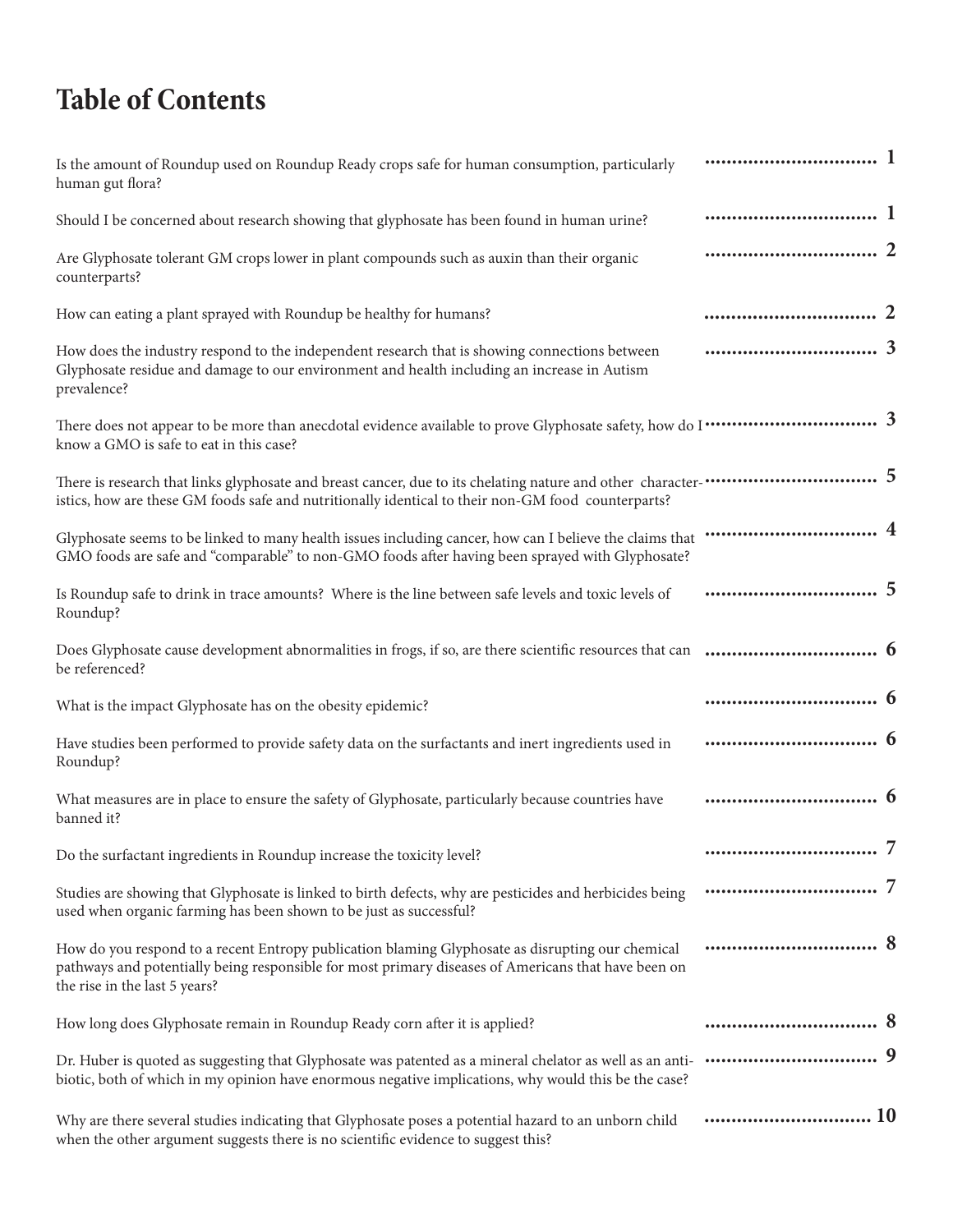## Is the an<br>for hume *Is the amount of Roundup used on Roundup Ready crops safe for human consumption, particularly human gut flora?*

#### **By: Kevin Folta, University of Florida**

Plants ar<br>ingredie:<br>applied a<br>emergin; Plants are not "doused" in Roundup or, more precisely, its active ingredient glyphosate. Relatively small amounts of glyphosate are applied as weeds emerge. These die and do not compete against emerging glyphosate-resistant crops. Glyphosate is amazingly non-toxic to humans or any other animals. Acute effects are seen only at relatively high doses. The LD50 (the dose that kills half of the rats that consume the dose) is about 5,000 mg/kg of body weight. In other words, if you weigh 200 pounds, you'd have to drink about two pounds of the 41 percent commercial concentrate to have a 50 percent chance of dying. Of course, it is not recommended ask any of the hundreds of people that have tried to commit suicide by drinking it. It takes a good dose to cause problems. Look up "glyphosate" and "suicide" in PubMed.

The flora of the gut are hardly plant-like—they are microbes, the vast majority bacteria. The "Roundup resistance" gene comes from a bacterium.

The woman in the YouTube video you sent is Dr. Stephanie Seneff. She is a computer scientist in the Artificial Intelligence Laboratory at MIT. She is not a plant scientist, molecular biologist or expert in human disease. She uses the MIT affiliation and a Ph.D. to create arguments from authority without evidence. Her evidence is largely correlation. She claims that glyphosate causes autism. And obesity. And Parkinson's. And depression. And ADHD. And several other ailments.

She explains their effect being caused by "exogenous semiotic entropy," a phrase that, if Googled, gives you her paper in Entropy, a low-/no-impact physics journal that has a reputation of publishing anything for a fee. It claims peer review, but no biologist or medical researcher reviewed the work. The phrase "exogenous semiotic entropy" sounds fancy, but she's the first person to use it.

The big problem with glyphosate is not physiological; it is resistant weeds. Fortunately, new solutions are in the works. Glyphosate is a great tool for farmers; it keeps labor and fuels costs lower, and it allows for "no-till" farming, saving valuable topsoil.

#### **http://tiny.cc/my9qhx**

## Should<br>phosate<br>p *Should I be concerned about research showing that glyphosate has been found in human urine?*

#### **By: John Swarthout, Monsanto**

Regarding glyphosate in the urine, the study you are referring to was conducted by a German non-government organization known as BUND (Association for Environment and Nature Protection German branch of Friends of the Earth) and is titled "Determination of Glyphosate residues in human urine samples from 18 European countries." The study looked for the presence of glyphosate in 182 urine samples collected from 18 different countries. Many of the samples collected were negative for glyphosate, and when glyphosate was found, it was far below what the European Union considers as its acceptable daily intake. While

there are no details on sample collection or possible dietary or operator exposure of the people from whom these samples were taken, I can safely say that there is nothing new or surprising to report from the results of the study, and that low levels of glyphosate are permitted in food and are considered safe. In fact, it is not surprising to find glyphosate in urine, should a person ingest food with low residues of glyphosate. Why? Well, because this is exactly where it should be. A fraction of glyphosate is absorbed after ingestion, and the remainder is excreted in feces. Absorbed glyphosate is not metabolized by the human body but excreted in urine. Furthermore, all independent health assessments conducted by public authorities in Europe and internationally over the past 40 years have consistently concluded that glyphosate does not pose any unacceptable risk to human health.

If you are still apprehensive about the possibility of glyphosate in your urine, perhaps taking a deeper dive into the details of the study will help. For example, look at the levels of glyphosate reported in the study. As stated above, many of the samples tested were negative, and of the ones that did contain glyphosate, the highest value observed was still less than two micrograms per liter (two parts per billion). This translates to an intake that is over 1,000 times lower than what the European Union considers as its acceptable daily intake (0.3 mg/kg body weight per day), and more than 3,500 times lower than the equivalent value from the World Health Organization (1.0 mg/kg body weight/day). These values are considered a safe oral exposure every day throughout a person's life, without incurring any appreciable health risk.

#### (Calculation is below.)

Now let's discuss your statement that glyphosate causes male sterility. This is simply not true. Let's examine the source of your claim. I think the study you are referring to is by Clair et al., and it looks at the effect of glyphosate formulations on cells from the testis. These experiments from this study demonstrate what we already know: substances can injure unprotected cells in a test-tube.

Experiments performed in a petri dish in a laboratory often are not representative of exposures to a living animal and are not informative about real-world risks to humans. Furthermore, it should not be a surprise that a glyphosate-based formulation that contains surfactants (detergents), similar to detergents found in household and personal-care products (e.g., bath gels, hand soaps, shampoos and laundry and dishwashing detergents), would have an effect on cellular membranes. Cellular membranes contain lipids (grease, if you will), and detergents are designed to be tough on grease, so adding detergents directly to cells will disrupt them.

For some additional perspective, the exposure of people to surfactants is common, and adults and children consume residues of detergents from utensils, dishes and glasses washed with dish-washing detergents that have the same ability to disrupt membranes. Yet you eat and drink every day with no appreciable harm. So while you can take shampoo and put it on some cells in a petri dish in the lab and the cells will die, washing your hair every day with that same shampoo will not make you sterile.

#### Here is the calculation:

The highest value found in the study was less than 2 micrograms per liter (two parts per billion). A simple calculation shows that, as people typically produce about 2.5 liters per day, then this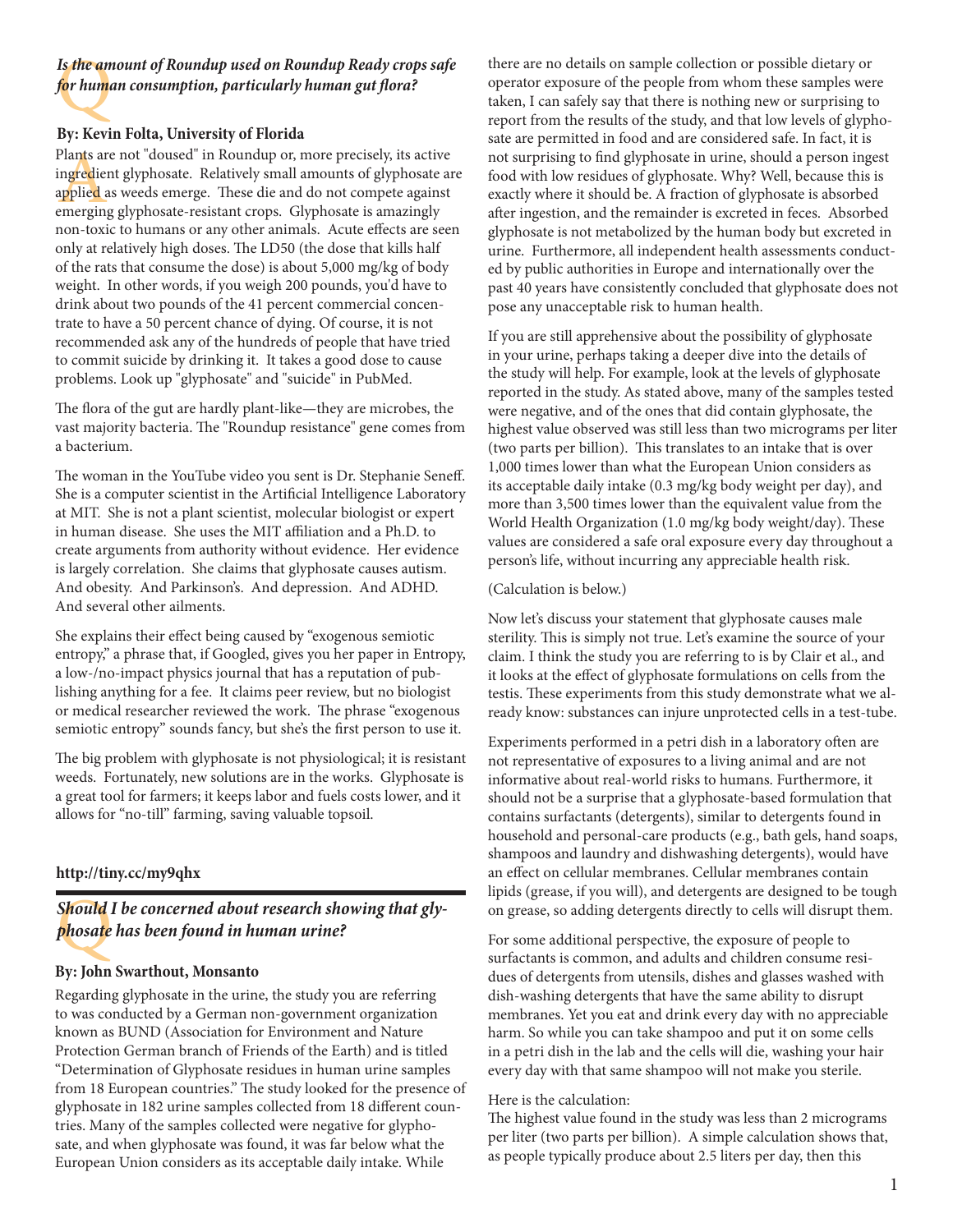highest value indicates the maximum systemic dose was 5 micrograms. Oral intake to reach a systemic dose of 5 micrograms (30 percent gastrointestinal absorption) would be 16.7 micrograms ingested glyphosate; for a 60-kilogram person, this would be a dose of 0.28 micrograms glyphosate per kilogram of body weight (or 280 nanograms of glyphosate per kilogram), over 1,000 times lower than the EU acceptable daily human exposure level (considered a safe oral exposure every day throughout person's life without that person incurring any appreciable health risk).

This is unlikely to be of any significance to health because it is more than 1,000 times lower than the acceptable daily intake established by the European Union, and more than 3,500 times lower than the equivalent value from the World Health Organization. The acceptable daily intake is the amount that can be consumed without cause for concern, even for the most vulnerable groups, and includes significant safety factors.

•The EU acceptable daily intake (ADI) is 0.3 mg/kg/day, or 300 ug/kg/day.

•The 5 ug number from the BUND study gives a daily systemic dose of 0.083 ug/kg/day for a 60 kg person (5/60), which equates to  $0.083$  x  $100 / 30 = 0.280$  ug/kg/day ingested glyphosate. •300 divided by 0.280 is 1,000 times lower that the ADI for a 60 kg individual.

•Even if you do the math for a 10 kg child, you get  $\sim$  176 times lower than the ADI.

#### **http://tiny.cc/kyarhx**

Are Glyphosate tolerant GM crops lower in plant compounds<br><mark>su</mark>ch as <mark>auxin than their organic counterparts?</mark><br>But Angela Handrickson Culler Monsanto *such as auxin than their organic counterparts?*

#### *By: Angela Hendrickson Culler, Monsanto*

Thank you for your question, and I have to admit, I am a lit-<br>tle excited that someone is asking about auxin! As a graduat<br>student, I studied how auxin (a plant growth regulator, also<br>a phytohormone) is made in sweet corn, tle excited that someone is asking about auxin! As a graduate student, I studied how auxin (a plant growth regulator, also called a phytohormone) is made in sweet corn, so I am happy that the knowledge I gained might be of some help here.

As you seem well aware, there is an enzyme in plants and bacteria (called EPSPS) that catalyzes a reaction necessary for the synthesis of some amino acids, specifically the amino acids that have a chemical structure known as an "aromatic ring." These "aromatic amino acids" are precursors to other important plant compounds, including the ones you list in your question (auxin, phytoalexins, folic acid, lignin, plastoquinones). Glyphosate works by binding to the EPSPS enzyme and prevents it from catalyzing the reaction, thus affecting the synthesis of the aromatic amino acids and potentially the downstream plant compounds. In glyphosate-tolerant crops, a version (from naturally occurring bacteria) of this enzyme is expressed that has a slightly different shape. This slightly different shape prevents glyphosate from binding, rendering the plant resistant to glyphosate's effects, and allows normal rates of amino acid synthesis.

There are a lot of data published in peer-reviewed journals that show that the chemical makeup, or composition, of glyphosate-tolerant crops is equivalent to that of conventional counterparts. A good example of how aromatic amino acid (tyrosine, tryptophan and phenylalanine) amounts are not affected in glyphosate-tolerant crops, compared to a conventional comparator, can be found in Lundry et al. (2013). The data show that tyrosine amounts were 0.31 and 0.30 percent dwt, tryptophan amounts were 0.65 and 0.63 percent dwt and phenylalanine amounts were both 0.49 percent dwt in glyphosate-tolerant and conventional corn, respectively. We can see from this data that glyphosate tolerance does not decrease aromatic amino acid amounts, and that aromatic amino acid amounts, like all compounds, can vary due to natural causes like environment or background genetics. There is less information on comparisons of conventionally grown crops with organically grown crops, likely because these are no requirements for regulatory studies or approvals of crops based on input systems. One study available in corn (Rohlig and Engel, 2010) showed that input system (conventional vs. organic) had little effect on composition, but, as expected, environment and variety largely influenced the nutrient content. So, based on the data that show compositional equivalence between glyphosate-tolerant crops and conventional counterparts, and the data that show little effect of input system on composition, it stands to reason that GM crops would not have lower levels of aromatic amino acids and the other compounds that you mention, compared with organic counterparts.

For some of the compounds that you mention, if there were significantly lower amounts in glyphosate-tolerant plants, the plants would not look physiologically normal. You would be able to see these abnormalities just by looking out into a field. Auxin, for example, helps plants grow and develop normally (similar to hormones in other species, which is why it is called a phyto, or plant, hormone). It helps enable plants to respond to light (which is why plants grow up toward the sun), as well as plant responses to gravity (why roots grow down into the ground), as well as individual cell growth and multiplication. If there were lower levels of auxin in glyphosate-tolerant corn, you would be able to look out into the field and see corn that didn't grow upright, might be very stunted in growth and might have multiple stems growing (instead of just one). One example of what you might see can be found here. **http://tiny.cc/r7arhx**

# How can eating a plant sprayed with Roundup be healthy for<br>h<mark>umans?</mark><br>Party of *Marty Marty humans?*

#### **By: Rashmi S. Nair, Monsanto**

Good question, and let me explain to you why a genetically modified plant that does not die when sprayed with glyphosate (the active ingredient in Roundup) is as safe as a non-modified plant. There are actually several reasons.

First, conventional plants naturally contain a protein/enzyme, EPSPS, that produces the aromatic amino acids that are essential for plant growth. Glyphosate works to block this enzyme. That is how glyphosate-based herbicides can kill most non-modified plants. Plants modified to withstand glyphosate contain a gene that produces a similar EPSPS from bacteria called Agrobacterium strain CP4, and this EPSPS is tolerant to glyphosate. In other words, plants to which this variant of EPSPS is introduced can continue to produce the normal essential amino acids and survive. It was the discovery of the variant of the EPSPS from the bacteria that allowed scientists to introduce this variant of EPSPS into the conventional plants to make them tolerant to glyphosate.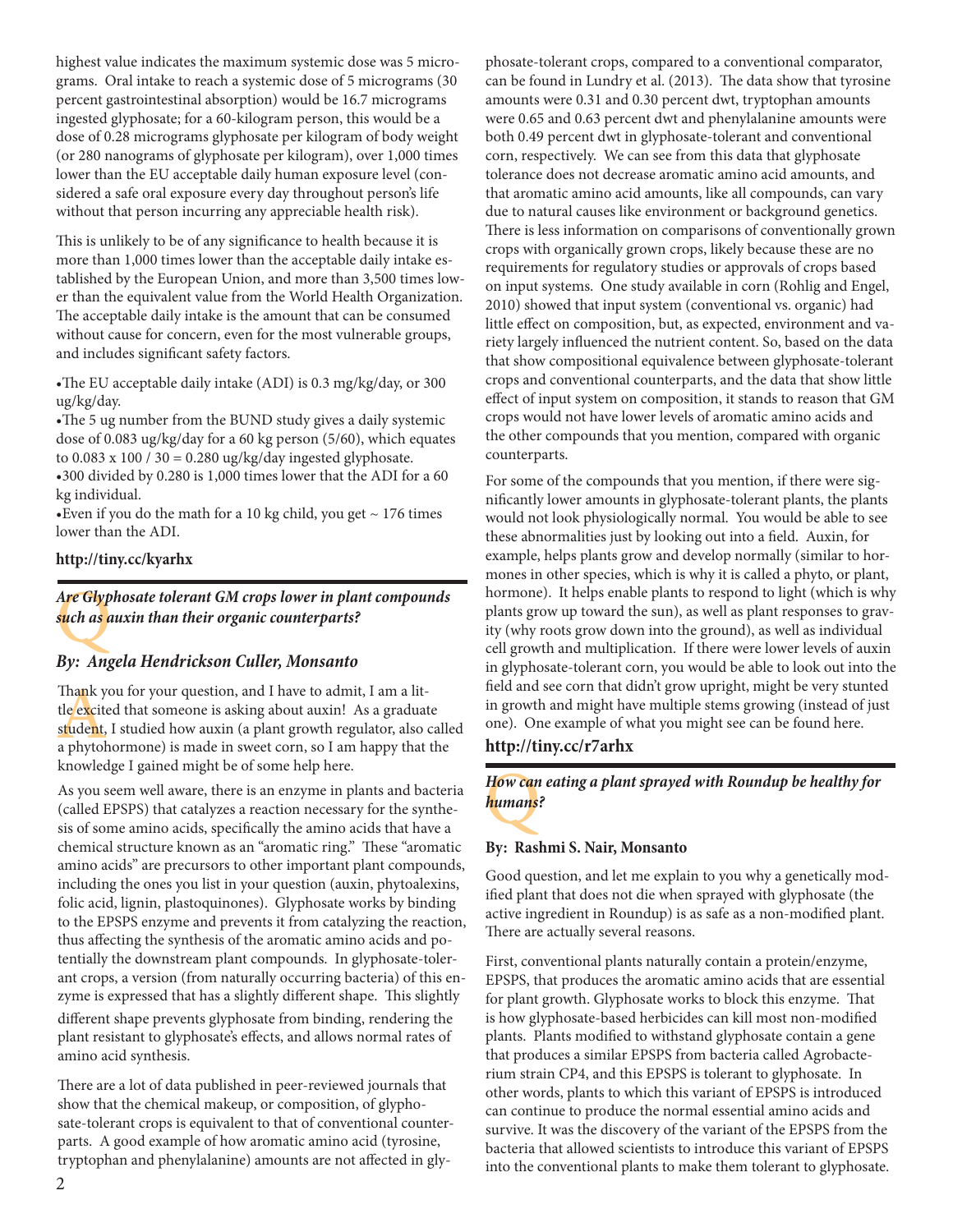Next, after establishing that the plants modified with the CP4 EP-SPS enzyme were able to withstand the spray of glyphosate, these plants were grown and treated with glyphosate in multiple regions all across the United States. All edible plant parts produced from these plants were extensively analyzed to show that the composition of the modified plants was compositionally equivalent to conventional plants grown at the same locations.

Lastly, there are limits on how much herbicide can be used and the intervals at which the herbicide can be sprayed on the plants. These limits are established by the U.S. EPA and other agencies across the world and are based on scientific data that determine the breakdown of the herbicide on the plant material itself, as well as degradation rates in the soil. Also, early in the development of these technologies, developers of such plants are required to actually measure the residue of glyphosate—in this case, on the plant at various stages of plant development and at the end of the season. It is on the basis of these data that levels of glyphosate that can be sprayed early in the season were established. (Note: this has been described in more detail here.)

Thus, use of innovative technologies allows scientists to safely introduce a gene that in turn becomes part of the plant's genome and produces food as safe as conventional crops. This technology allows for an effective weed-control system that improves yields. In addition, please note that weeds are the most persistent pests that cause extensive yield losses in agriculture. In addition, it is also important to point out that farmers have been using various herbicides in U.S. agriculture to control weeds for over 50 years and the use of herbicide-tolerant crops for the last 18 years has allowed farmers to improve yields and prevent extensive soil loss through use of low-till farming.

#### **http://tiny.cc/5ebrhx**

How doe<br>t<mark>h</mark>at is <mark>s</mark>h<br>damage<br>in Autisi *How does the industry respond to the independent research that is showing connections between Glyphosate residue and damage to our environment and health including an increase in Autism prevalence?* 

#### **By: Andrew Kniss, University of Wyoming**

The<mark>r</mark>e is<br>increase<br>Spectrur<br>creased There is simply no reason to believe that there is any link between inc<mark>rea</mark>sed use of glyphosate and increased prevalence of Autism Spectrum Disorder (ASD). Certainly, glyphosate use has increased due to widespread use of glyphosate-resistant crops. And there also appears to be an increase in the prevalence in ASD over the same time period. But just because two things happen at the same time, does not mean there is a causal relationship (or any relationship, for that matter). For example, between 1997 and 2007, deaths from cardiovascular disease declined 28 percent; but there is no reason to believe increased use of glyphosate was responsible for that change, either. There is no credible hypothesis for how glyphosate exposure might cause ASD. Emily Willingham, a research scientist who often writes about autism, points out that the balance of evidence indicates that "diagnostic substitution and enhanced awareness and recognition are the main drivers" of the increase in ASD prevalence. She also says there is "little published evidence" to support the idea that pesticide exposure is associated with ASD diagnoses.

#### **http://tiny.cc/ulbrhx**

#### There do<br>availabl<br>safe to ed *There does not appear to be more than anecdotal evidence available to prove Glyphosate safety, how do I know a GMO is safe to eat in this case?*

#### **By: Steve Savage, Consultant, Savage & Associates**

Firs<mark>t</mark> of all, no organisms have ever been modified to produce<br>Roundup (glyphosate). Several crops have been modified with<br>minimally altered version of one of their existing enzymes (EE<br>SPS) which makes them tolerant to t Roundup (glyphosate). Several crops have been modified with a minimally altered version of one of their existing enzymes (EP-SPS) which makes them tolerant to that herbicide, but they don't make it. Second, regulatory agencies around the world don't base their decisions on "anecdotal evidence," no matter how much is available. They stick to solid science.

The consensus among regulators is quite clear that glyphosate has no real health or environmental issues. I'm sorry that so many people think that agencies like the EPA are somehow "bought off." All I can say is that if you are in an industry such agencies regulate, it certainly never feels like that. I also know independent academic toxicologists who serve on EPA committees, so I get some window on that source of objectivity that is involved in the process. I also have a lot of respect for all the EPA folks I've had occasion to meet, and I don't think they deserve the criticism they get from either the Right or the Left of the political spectrum. I'm really glad that the EPA has been around for 44 years, refining their risk assessment capabilities and regulatory processes. I wish more people could have that confidence.

Finally, the ultimate responsibility for the tragic health issues with Agent Orange is not something that is easily assigned. It was a repugnant military strategy in the first place—to drive the peasants off their farmland so that they could not provide food for the insurgents, and also to defoliate the jungles to make it easier to find the Viet Cong. The military also required several U.S. chemical manufacturers to quickly provide large quantities of the active ingredients: 2,4-D and 2,4,5-T. This was a long time ago (40—50 years), and at the time, no one realized that there was a trace process contaminant in the 2,4,5-T—a dioxin. The effects of that unintended component were horrible but it does no service to the Vietnamese and American people and families who suffered to casually assign blame. Hopefully, we have learned a great deal from that collective mistake.

#### **http://tiny.cc/qqbrhx**

There is 1<br>t<mark>o</mark> its che<br>GM food<br>food cou1 *There is research that links glyphosate and breast cancer, due to its chelating nature and other characteristics, how are these GM foods safe and nutritionally identical to their non-GM food counterparts?*

#### **By: Marian Bleeke, Monsanto**

Your first question involves breast cancer, and I'd recommend<br>you review a response that my colleague John Swarthout proviet<br>in a similar question posed on this site.<br>Beneding way of her meeting, it is two that about a pos you review a response that my colleague John Swarthout provided to a similar question posed on this site.

Regarding your other question, it is true that glyphosate is a chelating agent, but that does not imply that it makes nutrients "unavailable in the soil." Let me explain why. First, chelation is a natural and important process in soil. Metals are mostly present in soil as solids and need to be dissolved to be taken up by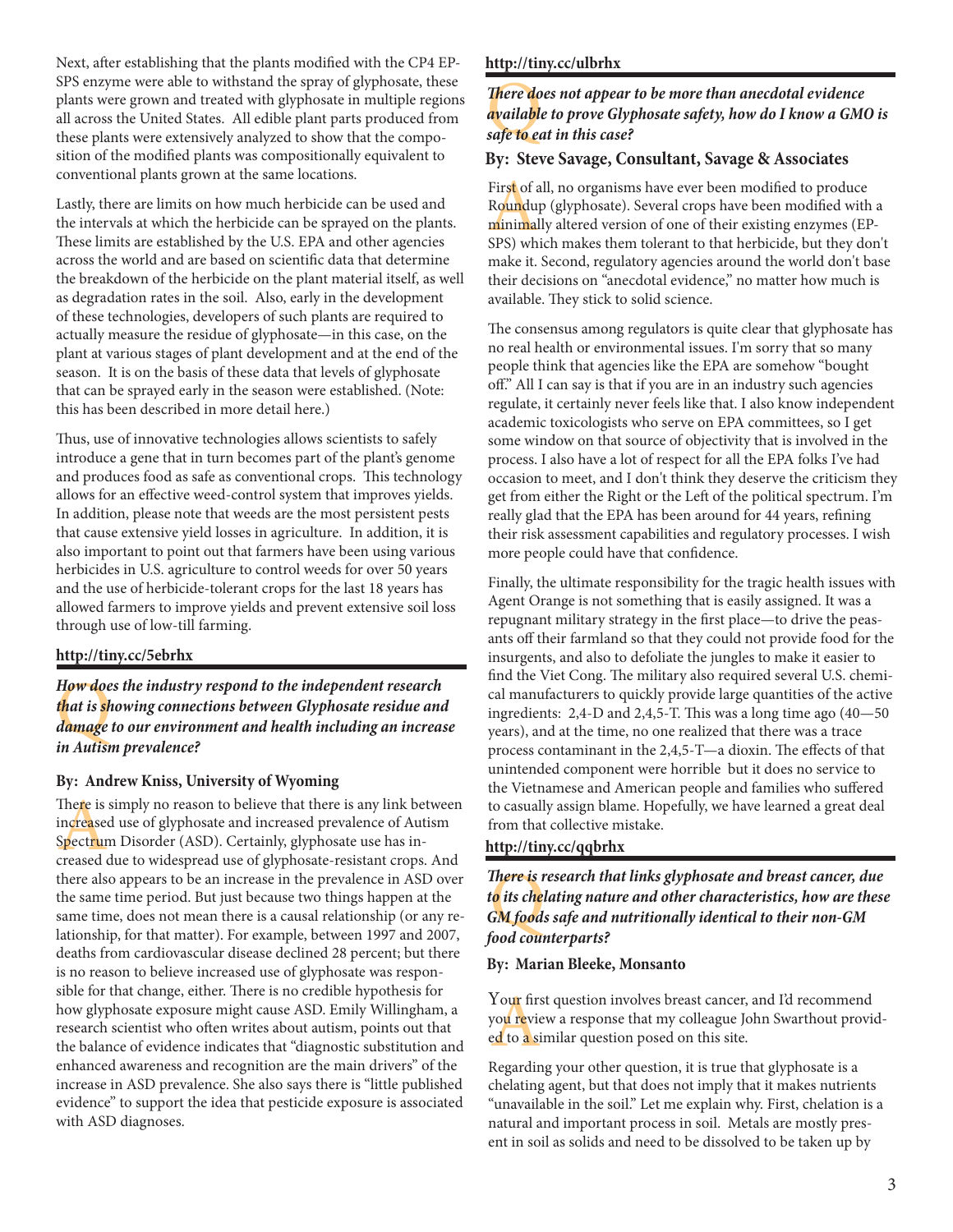a plant. Chelation increases the solubility of metal ions, reduces their toxicity, and makes them available for uptake by plants. Organic acids and amino acids, such as citric acid and glycine, are naturally occurring chelators that are present in soil and play an important role in micronutrient uptake. Plants also exude strong chelators that bind to micronutrients and make them available for update. It all makes for a complex mixture in soil of metals and chelators, of which glyphosate is just one small component.

The degree to which metals and chelators bind depends on the relative strength of their interaction and their concentrations, and it adjusts as the mixture changes. In other words, binding does occur but it is not permanent and each molecule can bind only a specific number of ions at any one time. For instance, one glyphosate molecule will bind no more than one manganese ion. So amounts of glyphosate and metal ions are important parts of the equation. Glyphosate primarily stays in the top 6–12 inches of soil, with maximum concentrations in that zone of several parts per million (ppm), and declines over time, with a typical half-life of about a month. In contrast, the concentrations of micronutrient metal ions in soil are much higher. Metals such as iron and aluminum are in the range of 7,000–300,000 ppm or higher; others, such as manganese (20–3,000 ppm) and zinc (10–300 ppm), are present in lower concentrations but still significantly higher than those of glyphosate. Because metal ion concentrations are so much higher than glyphosate's, with much of it in insoluble soil particles, glyphosate binds tightly to soil and shows very little uptake into plants or movement through soil.

There is not any indication that these low levels of glyphosate are having an impact on the uptake of metal ion micronutrients into crops. All studies comparing GM crops to their non-GM counterparts to date have shown no biologically relevant differences in micronutrient levels. One excellent review publication from multiple public-sector scientists can be found here. The authors concluded most of the literature available indicates that mineral nutrition in glyphosate-resistant crops is not affected either by the glyphosate-resistance trait or by application of glyphosate, and that yield data on glyphosate-resistant crops do not support the hypotheses that there are substantive mineral nutrition or disease problems that are specific to glyphosate-resistant crops.

I realize that this accusation about nutrient deficiencies with GM crops is readily found on the Internet. These allegations are not, however, backed by a credible data set. (See a response from Kevin Folta here.)

There are many environmental studies related to glyphosate, and there is no indication of harm to microbial structure of the soil. Remember that microbes are ubiquitous, and each type responds to changes in the environment. For instance, they would undoubtedly be different between a location with loamy soil that is irrigated and in a higher average daily temperature than one with clay soil not being irrigated and with a lower average temperature. So be careful when you hear about changes in microbes. Furthermore, if plants were weakened, then high yields would not be sustainable. But we also have data. All plants are evaluated for germination characteristics, crop growth and development from emergence to maturity, including vegetative and reproductive stages, crop yield and crop response to abiotic stressors, diseases and arthropods.

Finally, a comprehensive paper was published in 2012 by Dr. Duke (USDA) on these glyphosate topics; it can be found at J. Agric. Food Chem 60 (2012): 10375–97.

#### **http://tiny.cc/bwbrhx**

G<mark>lyphos</mark>a<br>i<mark>n</mark>g can<mark>ce</mark><br>safe and<br>straved r *Glyphosate seems to be linked to many health issues including cancer, how can I believe the claims that GMO foods are safe and "comparable" to non-GMO foods after having been sprayed with Glyphosate?*

#### **By: Dan Goldstein, Monsanto**

This is a<br>don't tru<br>scientist<br>funding This is a multifaceted question with the understanding that you don't trust information from industry scientists, government scientists, academic scientists at institutions that receive private funding or organizations like the AMA and, I will presume, the National Academy of Sciences. I point this out because there was an article published recently that discusses exactly this expectation of corruption that may be of interest (see page 8).

I will begin by sorting out and clarifying some items. Crops are not "doused" in anything. The word implies a haphazard and presumably excessive application of materials, and this is not the case. Although you expressed concern only for pesticide use in GM crops, the same regulatory assessments are done for GM and non-GM crops. Pesticide application rates and application times are subject to regulation, and maximum allowable levels of residue in various food or feed crops are subject to regulation. In the case of glyphosate in the United States, even worst-case-scenario estimates (assuming crops contain maximum allowable levels, grossly overestimating exposure) indicate that intakes are well below levels of regulatory concern.

The recently established or altered tolerances for glyphosate received a great deal of attention in the media. You can view the decision here. You will note that contrary to most internet coverage of this topic 1) the petition was not submitted by Monsanto, 2) the petition was for use in a variety of minor use crops and forage, 3) none of the crops involved was genetically modified and 4) glyphosate is not applied directly to these crops for weed control, as they are not glyphosate-resistant.

Data for pesticide registration - as is the case for drugs, food additives and every other product you use from cosmetics to cars are generated by or on behalf of manufacturers. The requirements for data generation are, however, established by the Federal Government. For glyphosate specifically, there are now six sets of independent (of one another) toxicology data for glyphosate from the various registrants, all of which are consistent and none of which suggests risks of cancer or other long-term health effects. Newer studies that have been mandated more recently (immunotoxicology and developmental neurotoxicology), as well as endocrine testing do not raise concerns.

You seem to be highly skeptical of these data, and I respect your right to be skeptical of all data that you review. For instance, the paper by Samsel and Seneff appears in a physics journal, is published by individuals with no formal background in biology or medicine and in fact has no data in the paper at all. Rather, it weaves together a series of complex but unproven theories. Even Huffington Post, not a great fan of GMOs, has criticized this work, and others have chimed in as well (When Media Uncritically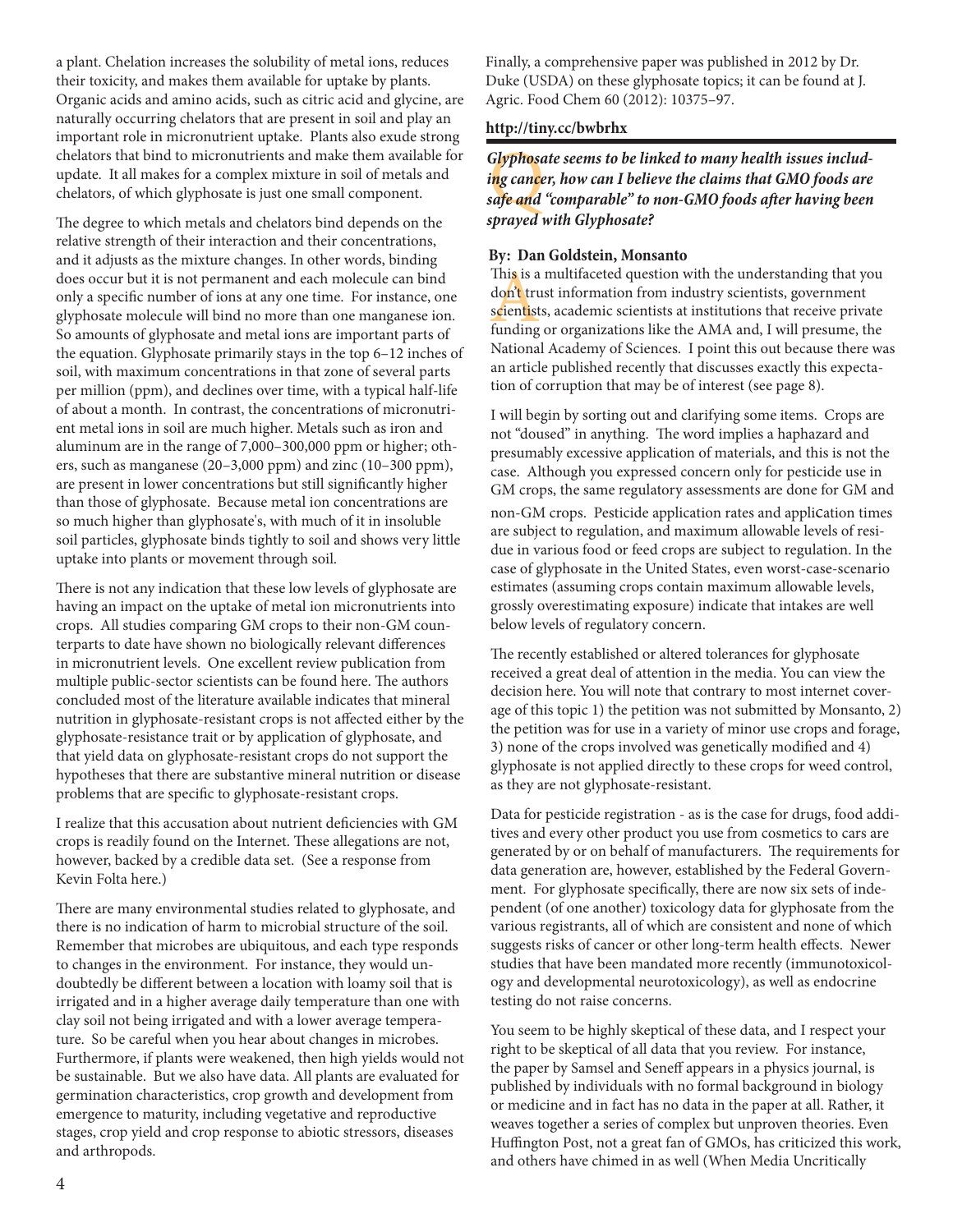Cover Pseudoscience, I Was Going To Write Some Words But Keith Kloor Beat Me To It).

I do agree with Jeffrey Smith on one point: the paper is hard to get through. In fact, to a scientist, the paper is a rambling string of unsubstantiated assertions, with claims around effects on exogenous semiotic entropy - three words that do not appear together anywhere else in the scientific literature. She has proven nothingmerely generated intricate but unsupportable hypotheses. If you listen to the full interview with Stephanie Seneff, she admits that there are no new data.

 The Mercola citation takes you to one of several postings on Mercola's website. Like Stephanie Seneff, Mercola makes myriad claims but presents no data. Dr. Mercola plays out prominently on the Quackwatch website and has been warned or ordered by FDA on several occasions to cease making illegal claims for products sold via his various websites and organizations. In the interest of space, I will not try to address all of Mercola's claims here (I suspect GMO Answers will get to them all), but let's look at a few examples:

•Claims supported by Samsel and Seneff (so-called "groundbreaking research"). These are, as noted above, unsubstantiated hypotheses that have been widely subject to criticism.

•The Séralini two-year rat study. Bottom line Séralini and colleagues demonstrated the normal tumor incidence in SD rats fed on unlimited diets. It is not difficult to speculate about why a photo of a test rat with a tumor with no scientific value was included, and why the comparable photo of control rats with tumors was not included, in the paper. There was no difference demonstrated between exposed and control animals. This study was rebutted widely. The most definitive treatise is from the European Food Safety Authority (EFSA), and the situation is extensively reviewed on Monsanto's website, with multiple links to independent agencies and scientific organizations who have rejected this study.

As time and space permit, we will get to the remaining allegations, and I think you will find that they are similarly unsubstantiated.

#### **http://tiny.cc/d4brhx**

Q *Is Roundup safe to drink in trace amounts? Where is the line between safe levels and toxic levels of Roundup?*

#### **By: David Saltmiras, Monsanto**

Most or<br>center an<br>Roundu<sub>l</sub><br>and in ag Most of us have picked up a bottle of Roundup from a home center and used it to kill weeds in our driveways and gardens. Roundup-brand herbicides have a long history of safe use at home and in agricultural settings. As with most chemical products, appropriate precautions must be taken during handling, and use of these products and the directions for use must be followed carefully. Almost all nonfood products, including herbicides, would not be safe for human consumption straight out of the container, because most chemical products contain ingredients at levels significantly higher than would be acceptable for daily human consumption.

Drinking dishwashing detergent or shampoo out of the container, for example, is not advised, because these chemical products contain surfactants that should not be intentionally consumed,

yet low levels of dishwashing detergent and shampoo residues are consumed daily off of cups, plates and utensils and during showering, without adverse health effects. And rightfully so, people are not concerned about use or consumption of trace amounts of detergents.

The same is true for herbicides. Roundup-brand products also contain surfactants like those found in dishwashing detergents and shampoos and, like these consumer products, should not be intentionally consumed. However, low levels of these surfactants and the active ingredient in Roundup-brand products (glyphosate), which gives it its weed-killing power, ingested from the food we eat are well below what has been determined acceptable for daily human consumption.

The use of every herbicide on food crops in the United States is considered and evaluated by the Environmental Protection Agency (EPA) against a standard of reasonable certainty that the use would cause no harm to human health or the environment. In order to make this safety determination for Roundup products, EPA considers how much glyphosate residue the use would contribute to the daily intake and then adds that amount to the amount of glyphosate residue consumed by all other possible routes of exposure, including on other foods, in drinking water, through accidental ingestion of water during swimming, etc. This total consumption of glyphosate residues are then compared to the total acceptable daily intake, or ADI, that has been established for glyphosate, based on toxicity studies that look at a variety of toxic effects, such as immediate or acute toxicity, effects on reproductive processes, cancer-causing and other long-term effects, etc. Just to be on the safe side, the EPA sets the acceptable daily intake (ADI) a minimum of 100-times lower than any dose level that showed any kind of toxicity in any study conducted. No more uses of a pesticide like Roundup-brand products can be added once the ADI has been reached. If use of a pesticide is expanded, the additional consumption has to be considered.

The ADI of glyphosate, and many other herbicide active ingredients, has been established by the EPA and independently by regulatory authorities in different parts of the world, including the World Health Organization. Whether taken in as food or drink, these ADI levels are conservatively calculated based on animal models, crop residues and typical diets to account for daily exposures throughout our lives. Daily consumption of residues below the ADI is considered safe.

A recent risk assessment was conducted by EPA for glyphosate exposures through both food (agricultural products) and water, and it concluded glyphosate exposure is no more than 13 percent of the ADI. This risk assessment takes the conservative approach that all fruits, vegetables and grains in the diet treated with glyphosate had the maximum allowable residue levels remaining on those food crops when eaten, which is a very conservative assumption for glyphosate residue levels in food.

I realize that this has been a very technical answer for what was a simple question, but it emphasizes the scrutiny that is required to ensure your family and mine have safe food to eat.

#### **http://tiny.cc/wccrhx**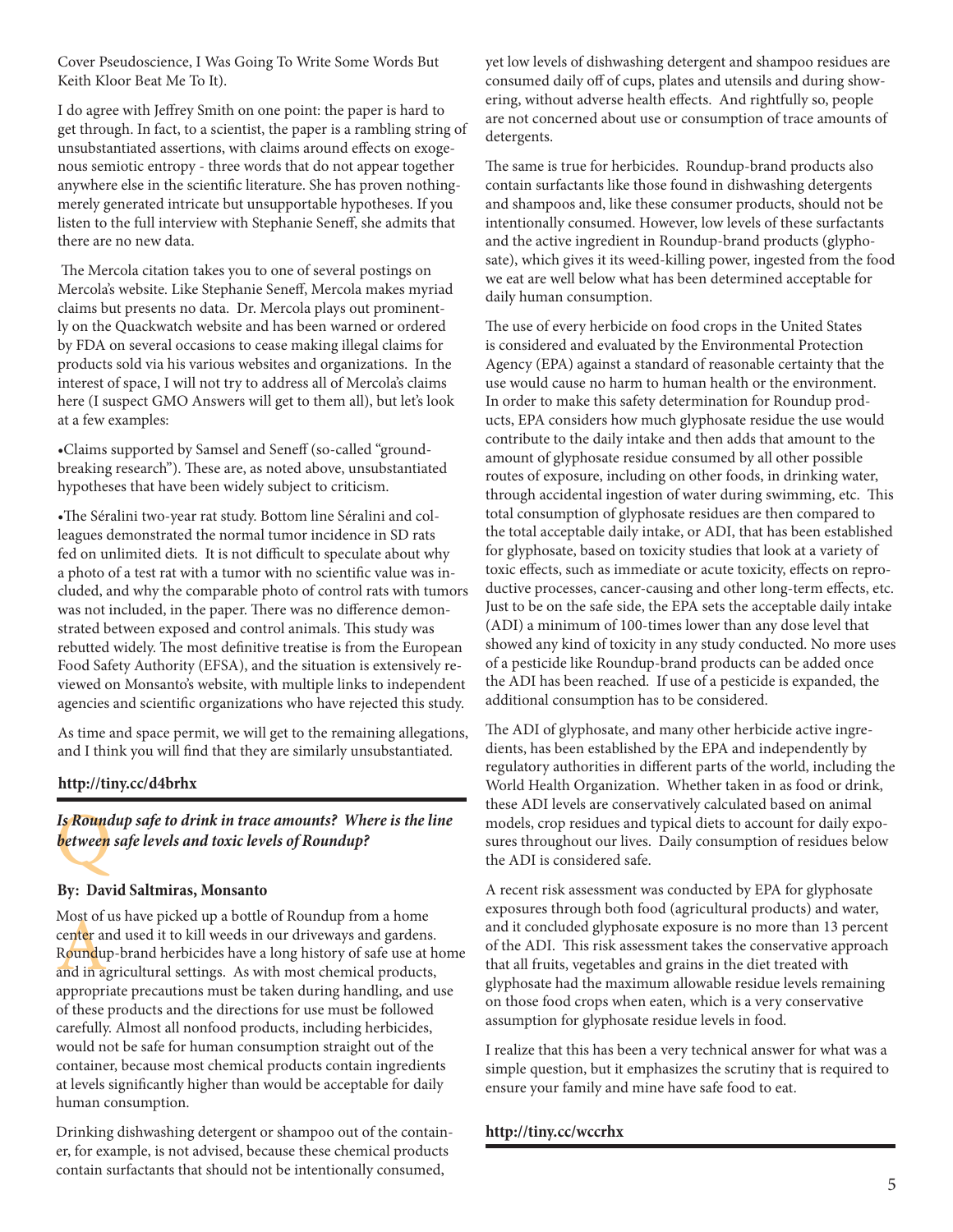Does Gly<br>s<mark>o</mark>, are th *Does Glyphosate cause development abnormalities in frogs, if so, are there scientific resources that can be referenced?*

#### **By: Steven L. Levine, Monsanto**

There ar<br>stu<mark>die</mark>s u<br>exposur<br>routes (e There are data that suggest this, but the simple fact is that these studies utilized conditions that are not relevant to real-world exposures. These studies were conducted either using exposure routes (e.g. injection or cell culture) not relevant for environmental exposure or using exposure concentrations or durations that greatly exceed worst-case environmental exposures, and environmental fate has not been included in the exposure regimen. Consequently, these types of studies must be interpreted with extreme caution.

Exposure of tadpoles to glyphosate under environmentally-realistic conditions (concentrations and routes of exposure) has not resulted in developmental abnormalities. For example, no adverse effects on tadpole growth or development were observed when tadpoles were continuously exposed for 21 days to glyphosate in water at the highest concentration required to be tested by the U.S. Environmental Protection Agency under test guideline OPPTS 890.1100 (U.S. EPA).[1] Similarly, growth and development were not affected when tadpoles were chronically exposed to a glyphosate formulation in natural wetlands at environmentally relevant concentrations.[2]

It is also worth noting that some have alleged that effects on development, if true, would be due to endocrine activity. However, glyphosate was recently screened in the EPA's Tier 1 screening battery under the Endocrine Disruptor Screening Program [3] and based on the results of the validated EDSP Tier 1 assays glyphosate did not have endocrine activity.[4] Additionally, Williams et al (2012)[5] performed a comprehensive review of the available literature to assess the developmental and reproductive safety of glyphosate and concluded "the literature shows no solid evidence linking glyphosate exposure to adverse developmental or reproductive effects at environmentally realistic exposure concentrations."

The conclusions of the studies cited here and other relevant environmental studies with amphibians clearly show that when glyphosate is used following label directions it does not result in developmental abnormalities in frogs and other vertebrates.

#### **http://tiny.cc/dicrhx**

# What is the impact Glyphosate has on the obesity epidemic?<br>By: Dan Goldstein, Monsanto

#### **By: Dan Goldstein, Monsanto**

accumulate in body fat. While this phenometon may occur w<br>some older compounds and a very few compounds currently if<br>use, pesticides that bioaccumulate to any significant degree ha<br>been removed from use or are highly restr It is a common misunderstanding that pesticides, in general, accumulate in body fat. While this phenomenon may occur with some older compounds and a very few compounds currently in use, pesticides that bioaccumulate to any significant degree have applications needs that limit environmental exposures. Glyphosate is structurally related to the amino acid (protein component) glycine and is readily soluble in water, as demonstrated by the fact that you can buy water-based formulations containing as much as 62% glyphosate salts in agricultural formulations. If ingested,

glyphosate is excreted rapidly, does not accumulate in body fat or tissues, and does not undergo metabolism in humans. Rather, it is excreted unchanged in the urine (EU Review Report of the active substance glyphosate, 2002, at: >http://tiny.cc/pncrhx).

#### **http://tiny.cc/1pcrhx**

Have studies been performed to provide safety data on the<br>s<mark>u</mark>rfact<mark>a</mark>nts and inert ingredients used in Roundup? *surfactants and inert ingredients used in Roundup?*

#### **By: Jim Gaffney, Dupont Pioneer**

f you're i<br>use <mark>ov</mark>er<br>Pesticide<br>nyironn If you're interested in learning more about agriculture chemical use <mark>ov</mark>er time, please see an earlier response I drafted, posted here.

Pesticides in use today have been thoroughly evaluated for environmental and human safety. The Environmental Protection Agency regulates the sale and use of pesticides and requires robust studies and lengthy testing to demonstrate safety before any product reaches the market. Many products on the market today have specific modes of action for a target pest. An example of a class of crop protection chemistry that is marketed by DuPont and remains popular is sulfonylurea herbicides. These herbicides are used at very low rates (often less than one-tenth of a pound per acre) and disrupt an enzymatic pathway found only in plants, and therefore have minimal impact on other organisms (e.g., humans, birds, insects). For all products, strict handling requirements are implemented to limit potential farmworker exposure and also to limit products' potential exposure to the environment and other non–target organisms.

As for surfactants and inert ingredients that are used in these crop protection products, government regulators maintain tight control and oversight. Ingredients used in any product have undergone a similar level of scrutiny, as has the active ingredient in any product. A substantial number of studies for toxicity and non–target organisms are required before an inert ingredient is approved for use.

#### **http://tiny.cc/kycrhx**

What me<br><mark>G</mark>lyphose *What measures are in place to ensure the safety of Glyphosate, particularly because countries have banned it?*

#### **By: Donna Farmer, Monsanto**

Glyphos<br>is <mark>not</mark> ba<br>countrie<br><sup>Regulate</sup> Glyphosate, the active ingredient in Roundup branded herbicides, is not banned in any country and is registered in more than 100 countries around the world.

Regulatory agencies such as the U.S. Environmental Protection Agency (EPA) and scientific bodies such as the World Health Organization have reviewed numerous studies conducted according to international

guidelines and good laboratory practices and concluded that glyphosate does not cause cancer or birth defects.

There have been some publications claiming that glyphosate causes cancer and/or birth defects, however regulators and independent scientists have reviewed those studies and concluded that they don<sup>1</sup>t support the claims because the studies were conducted under artificial conditions not relevant to real world exposures or were not designed to appropriately assess the health outcome.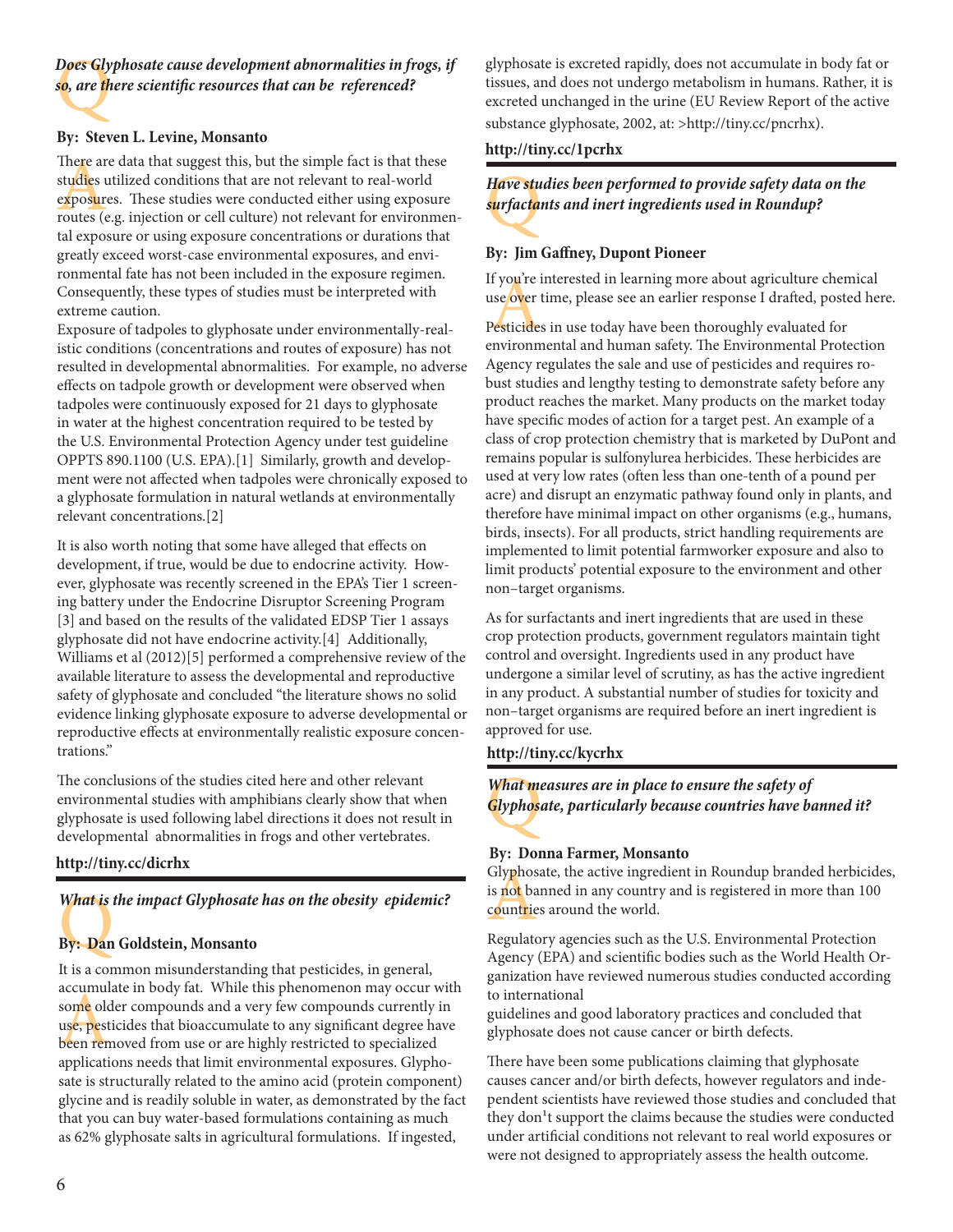# Do the surfactant ingredients in Roundup increase the toxicity<br>level?<br>Pry Power Fermer Monsento *level?*

#### **By: Donna Farmer, Monsanto**

Thanks<br>surfacta<br>to be mo<br>be appli Thanks for asking about the toxicity of glyphosate versus that of surfactants used with glyphosate. For herbicides like glyphosate to be most effective at controlling unwanted plants, they need to be applied with a surfactant. Surfactants (short for "surface-acting agents") are soapy substances that help to reduce surface tension of the water so the drop of spray solution can spread over the surface of a leaf and help to penetrate the waxy layer (the cuticle) of the plant. Herbicidal soaps are often used in organic gardening to help penetrate the waxy layer of plants and cause the plant to dehydrate and die.

The surfactants used with glyphosate are similar to those used in personal-care and household cleaning products that we are exposed to every day when we wash our hands, hair and dishes. The surfactants in these products perform the same function as they do when mixed with an herbicide like glyphosate. For example, surfactants found in shampoos reduce the surface tension of water to help it spread and move around our hair and help remove the oily layer with dirt from our hair.

You are correct that glyphosate for acute oral toxicity is placed in the US Environmental Protection Agency Toxicity Category III. The surfactants used with glyphosate are also in Toxicity Category III for acute oral toxicity, as are many of the surfactants used in personal and household cleaning products. The surfactants mixed with glyphosate in Roundup-brand products do not increase this acute toxicity level. For example, Roundup-brand products (containing primarily glyphosate, surfactants and water) are in Toxicity Category IV for acute oral toxicity. The reason for the change from Category III to Category IV is the result of the formulated product being diluted with water.

You may have read claims on the Internet that when glyphosate is mixed with surfactants, the formulated Roundup-brand products are more toxic. These claims relate to the results of petri dish experiments. Glyphosate and Roundup-brand products were poured over unprotected cells in a petri dish. This direct exposure to high concentrations used in these studies intentionally bypasses normal processes and limits exposure. While glyphosate had very little effect on cell function, the Roundup formulations because of the surfactant component did alter cell function. This is not a surprise, given that the surfactants in the Roundup-brand product in the petri dish were doing what any surfactant would do: they were disrupting the biological membrane of the unprotected cell. In fact, surfactants are routinely used in cell biology to disrupt cell membranes to isolate membrane proteins. Petri dish experiments with surfactants from personal and home care products, as well as caffeine and citric acid (normal components in coffee and orange juice, respectively), have shown they, too, can disrupt cell function.

Glyphosate, the surfactants used with glyphosate and Roundup-brand products, when used according to label directions, all have a long history of safe use and will not pose any unreasonable risk to human health.

#### **http://tiny.cc/bbdrhx**

Studies d<br>why are<br>farming *Studies are showing that Glyphosate is linked to birth defects, why are pesticides and herbicides being used when organic farming has been shown to be just as successful?*

#### **By: Donna Farmer, Monsanto**

As a toxicologist who focuses on pesticide safety, I can tell you that glyphosate herbicides are backed by one of the most extensional worldwide human health, safety and environmental databases ever compiled for a pesticid that glyphosate herbicides are backed by one of the most extensive worldwide human health, safety and environmental databases ever compiled for a pesticide product. This herbicide has been thoroughly reviewed and registered by the U.S. Environmental Protection Agency and other regulatory agencies around the world.

Regulatory authorities and independent experts agree that glyphosate does not cause adverse reproductive effects in adult animals or birth defects in offspring of these adults exposed to glyphosate, even at doses far higher than relevant environmental or occupational exposure. As a mother, I am always reviewing studies with that eye – assuring that my children and yours would not be harmed by appropriate uses of our products.

The authors of the Earth Open Source document that you refer to provide an account of glyphosate toxicity from a biased selection of studies. It is important not to ignore other data establishing the safety of glyphosate including the fact that glyphosate is not a reproductive toxin or teratogen (cause of birth defects), for example: •>http://tiny.cc/5hdrhx

- •>http://tiny.cc/6idrhx
- •>http://tiny.cc/akdrhx
- •>http://tiny.cc/vkdrhx

Following are a few other details about glyphosate that I'd ask you to consider:

•When used according to label directions, Roundup branded products have a long history of safe use. The safe use of these products is backed by extensive studies as well by the first-hand experience of millions of farmers and home gardeners who have used these products for decades.

•Glyphosate inhibits an enzyme that is essential to plant growth; this enzyme is not found in humans or other animals, contributing to the low risk to human health from the use of glyphosate according to label directions.

•Biotech crops undergo a rigorous safety assessment following international guidelines and no verifiable cases of harm to human or animal health have occurred.

•Roundup herbicides are the cornerstone of weed management programs on many farms and provide environmental and economic benefits of conservation tillage which are sustainable and provide effective weed management.

•Regarding your comments and questions about organic farming:

•Organic farmers still use pesticides to control weeds and prevent insects/diseases from destroying their crops. So the belief that organic farming does not include the use of pesticides is not true. See: >http://tiny.cc/9ldrhx

•The National Organic Program (NOP) is a regulatory program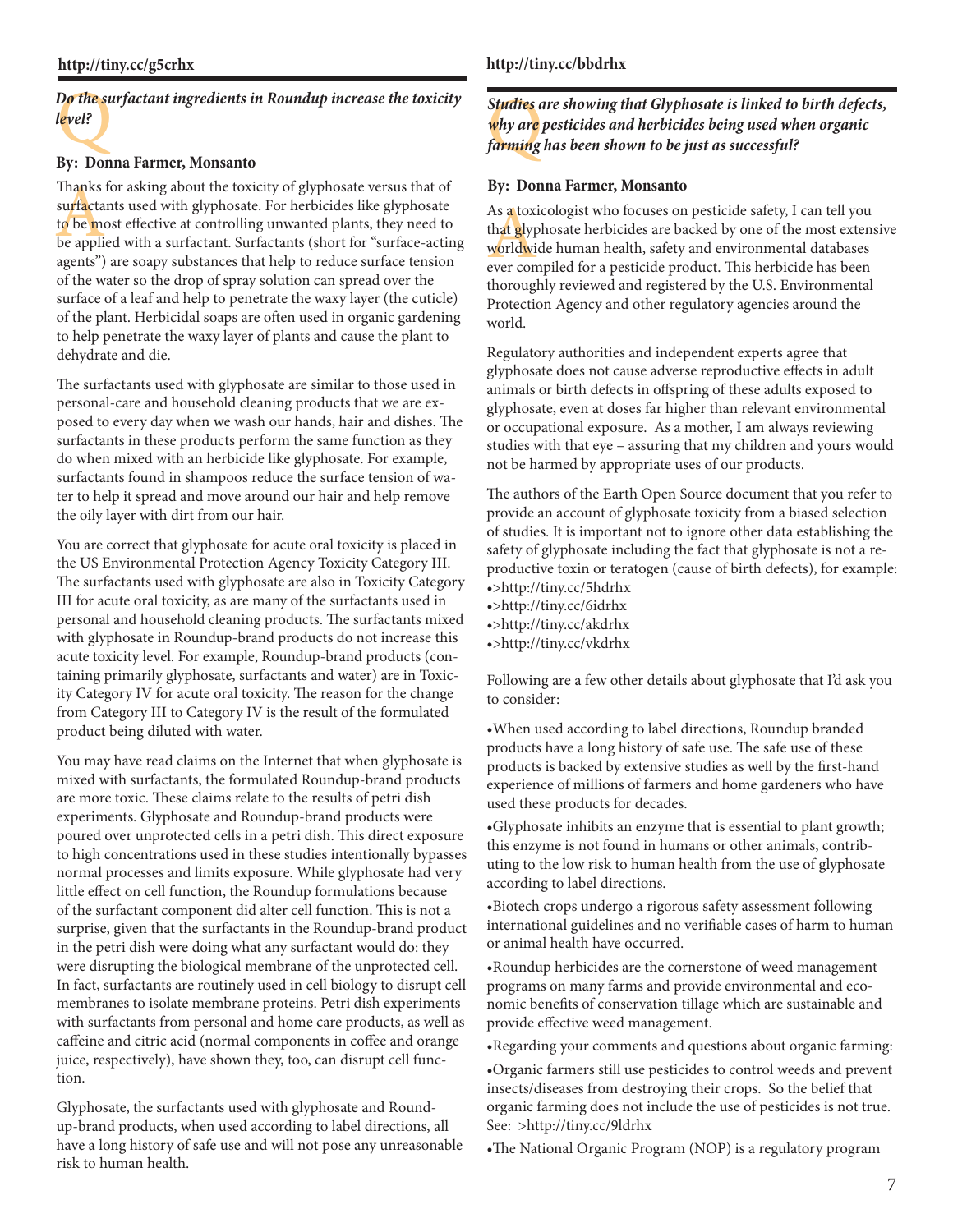housed within the USDA Agricultural Marketing Service. The NOP is responsible for developing national standards for organically-produced agricultural products. These standards assure consumers that products with the USDA organic seal meet consistent, uniform standards. Their regulations do not address food safety or nutrition. Organic is therefore a labeling term that indicates that the food or other agricultural product has been produced through approved methods.

•One of the key activities of the NOP is to manage the National List of Allowed and Prohibited Substances. This list identifies substances (including pesticides) that may and may not be used in organic crop and livestock production. Below are the links to the NOP home page and the National List of Allowed and Prohibited Substances:

•>http://tiny.cc/3mdrhx

•>http://tiny.cc/indrhx

#### **http://tiny.cc/dodrhx**

How do<br><mark>G</mark>lyphos<br>tially be<br>cans tha *How do you respond to a recent Entropy publication blaming Glyphosate as disrupting our chemical pathways and potentially being responsible for most primary diseases of Americans that have been on the rise in the last 5 years?*

#### **By: Dan Goldstein, Monsanto**

This publication claims that the<br>glyphosate and numerous dise<br>obesity, anorexia nervosa, live<br>mental disorders, and cancer. This publication claims that there is a causal connection between glyphosate and numerous diseases, including autism, Alzheimer's, obesity, anorexia nervosa, liver disease, reproductive and develop-

In actuality, the manuscript offers no new data. Instead it presents multiple hypotheses, none of which are tested, and in order for the story to be true, every one of the hypotheses must be true. It is an attempt to make correlations between glyphosate and common health ailments. None of the disease associations are supported by available toxicology testing, experimentation, or by observations associating glyphosate exposure with these disease outcomes in human populations. Proponents of the paper like to point out that it was in a peer-reviewed scientific journal, but it was published in a Physics journal with an editorial board that has no members qualified in the areas of biology, metabolism or medicine.

The paper is interesting because it strings together so many hypothetical allegations that the details would be confusing even to scientists not skilled in each field of science implicated in the allegations, and therefore, the temptation of many would be to just read the conclusions. Always be suspicious of associations without cause and effect, in vitro data extended to in vivo conclusions, without regard to experimental conditions such as dose, and extraordinary hypotheses not supported by years of research.

If you watch the video you will note that Stephanie Seneff states clearly that they have no new data and that the paper raises hypotheses but offers no proof that they are correct.

Dr. Kevin Folta offered more information about the quality of the science in this publication in a similar answer: >http://tiny.cc/ ovdrhx

#### **http://tiny.cc/2wdrhx**

## How lon<br>after it is<br>B *How long does Glyphosate remain in Roundup Ready corn after it is applied?*

#### **By: Donna Farmer, Monsanto**

That is a<br>an<mark>swe</mark>r, 1<br>understa<br>Roundu That is a great question, and I wish I could give you a short answer, but a lot of work and scientific evaluation have gone into understanding what happens to glyphosate after it is applied to Roundup Ready crops like corn and to ensuring your family and mine have safe food to eat.

Most glyphosate applications in Roundup Ready corn occur before the corn kernels start to develop; therefore, very little glyphosate is present in the kernels, so residues in the kernels are low. Typical Roundup Ready corn grain residues are well below one part per million (ppm). Levels this low do not pose any health concerns. Studies of Roundup Ready corn have shown that the amount of glyphosate in the corn plant following a foliar application drops fairly quickly, due to wash-off of surface residues, dilution as the plant grows and distribution throughout the plant and roots.

Before glyphosate could be applied to Roundup Ready corn, that "over the top" use had to be approved by the US Environmental Protection Agency (EPA). The EPA must evaluate herbicides thoroughly before they can be marketed and used in the United States, to ensure that they meet the federal safety standards for protecting human health and the environment.

The process of registering an herbicide like glyphosate and Roundup-branded products is a scientific, legal and administrative procedure in which the EPA examines all the ingredients in the product; the crop on which it is to be used; and the amount, frequency and time of use.

Before allowing the use of an herbicide on food crops, the EPA sets a tolerance, or maximum residue limit. This tolerance is the amount of herbicide residue that is legally allowed to remain in or on each treated food commodity. In establishing the tolerance, the EPA must make a determination that the herbicide can be used with "reasonable certainty of no harm." In making this determination, the EPA considers the toxicity of the herbicide and its breakdown products, how much of the herbicide is applied and how often and how much of the herbicide (i.e., the residue) remains in or on food.

The EPA requires companies seeking registrations on herbicides and other types of pesticides to conduct many different kinds of studies. The EPA uses the results of those studies in its evaluations to ensure that the product meets the federal safety standards.

The types of studies conducted to determine the maximum residue levels likely to result in or on food crops from registered uses are called crop field trial residue studies. These studies are conducted in multiple locations (for corn, 20 locations are required) that are representative of growing conditions in areas where the crop is grown and reflect maximum use rates, maximum number of applications and minimum duration after application that the crop may be harvested, as defined by the pesticide registration and label.

Residue samples are obtained immediately upon harvest of the food commodity. Residues expected on food, as consumed gener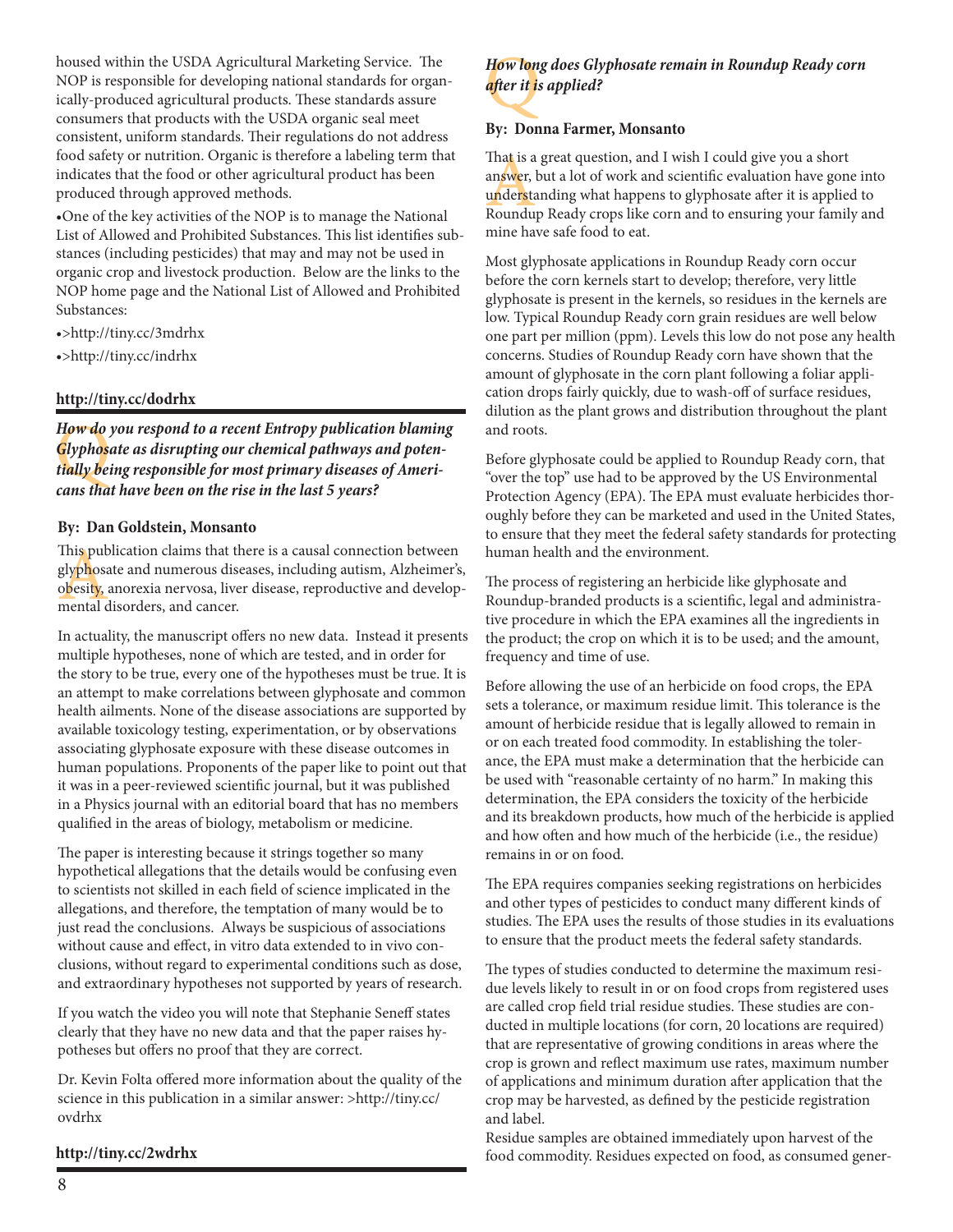ally, are lower than the values measured in crop field trial residue studies because of variations in use practices (either not using the pesticide at all or using it in a manner not likely to produce maximum residues), degradation of residues between time of harvest and consumption and cooking and processing practices that break down residues.

As I mentioned earlier, in establishing the tolerance, the EPA must make a determination that the herbicide can be used with "reasonable certainty of no harm." In order to make this safety determination for glyphosate-based products, the EPA considers how much glyphosate residue the use would contribute to the daily intake and then adds that amount to the amount of glyphosate residue consumed by all other possible routes of exposure, including on other foods, in drinking water, etc. This total consumption of glyphosate residues is then compared with the total acceptable daily intake (ADI) that has been established for glyphosate, based on toxicity studies that look at a variety of toxic effects, such as immediate or acute toxicity, effects on reproductive processes, cancer-causing and other long-term effects, etc. Just to be on the safe side, the EPA sets the ADI a minimum of 100 times lower than any dose level that showed any kind of toxicity in any study conducted. No more uses of product can be added once the ADI has been reached. The ADI of glyphosate, and many other herbicide-active ingredients, has been established by the US EPA and independently by regulatory authorities in different parts of the world, including the World Health Organization. Whether taken in as food or drink, these ADI levels are conservatively calculated based on animal models, crop residues and typical diets to account for daily exposures throughout our lives. Daily consumption of residues below the ADI is considered safe.

A risk assessment was conducted in May 2013 by EPA for glyphosate exposures through both food (agricultural products) and water, and it concluded that glyphosate exposure is no more than 13 percent of the ADI. Therefore, even when one takes the conservative approach that all fruits, vegetables and grains in the diet treated with glyphosate would have the maximum allowable residue levels remaining on those food crops when eaten, the use of glyphosate is well within what is considered to be safe.

#### **http://tiny.cc/wcerhx**

Dr. Huber is quoted as suggesting that Glyphosate was<br>patent<mark>e</mark>d as a mineral chelator as well as an antibiotic,<br>of which in my opinion have enormous negative implic *patented as a mineral chelator as well as an antibiotic, both of which in my opinion have enormous negative implications, why would this be the case?*

#### **By: John Vicini, Monsanto**

Dr. Hub<br>refer you<br>understa<br>are-spra Dr. Huber's assertions have been addressed previously, and I'd refer you to this response (>http://gmoanswers.com/ask/i-dontunderstand-how-you-can-say-gmo-food-safe-when-farmersare-spraying-glyphosate-their-crops) on GMO Answers, by Marian Bleeke, as well as this blog post (>http://thefanningmill. com/2014/01/10/deconstructing-don-huber-a-tale-of-two-talks/), written by organic farmer Rob Wallbridge.

Regarding your question, it is true that glyphosate is a chelator and that it has some antimicrobial properties. However, it is important when looking at an effect of any compound to understand the whole story. For instance, red blood cells bind oxygen. That's an indisputable fact. So to say that blood prevents muscle

cells of the body from gaining access to oxygen would be obviously faulty logic and would be based on looking at only half of the story. To extend the analogy, oxygen is also a potent antimicrobial compound for many good anaerobic gut organisms. That doesn't mean that small amounts of oxygen in the gut will kill all of the organisms in the gut. Obviously, just the label "antimicrobial" is not very informative without more information.

In the glyphosate example that you cite, it appears that there is also a jump in logic that looks at only half of the story. In 2012, Dr. Stephen Duke et al. wrote a comprehensive review of glyphosate in which they explain that there are many natural chelators in soil, and that they are beneficial for facilitating transport of minerals into plants: >http://pubs.acs.org/doi/ abs/10.1021/jf302436u?prevSearch=%5BTitle%3A+glyphosate%5D+and+%5BContrib%3A+duke%5D&searchHistoryKey=. Moreover, to suggest that glyphosate as an antimicrobial preferentially affects good bacteria implies that all "good" and "bad" microbes can be defined by their metabolism, and there is no basis for this conclusion.

In risk assessment, hazard and exposure (dose) need to be considered for each organism. In 2013, the German BfR did a reevaluation of glyphosate, and, based on accusations about glyphosate affecting animal gut microbes, it commissioned a study to look at effects of glyphosate in an artificial rumen microbial system. As we've discussed previously on this site, ruminants rely on the microbes (bacteria, fungi, protozoa) in the rumen to predigest their feed before any other digestion occurs in the lower parts of their gastrointestinal tract. The BfR concluded that "no adverse effects on animal health are to be anticipated." Likewise, animals have been fed glyphosate in long-term studies, and histological examination of gut tissues has not revealed any pathologies like you describe. Furthermore, these in vitro results are consistent with what has been observed with billions of animals fed diets containing ingredients derived from biotech crops.

Dr. Van Eenennaam published in 2013 that "large numbers of livestock in many countries have been consuming GE feed for over a decade. For example, in 2011 alone approximately 9 billion broiler chickens, weighing over 22.5 billion kg liveweight were produced in the United States. During that year 30 million tonnes of corn and 13.6 million tonnes of soy were used as broiler and breeder poultry feed of which 88% and 94%, respectively, was likely from GE crops. Production parameters, mortality and condemnation rates for the more than 105 billion broilers that have been processed in the US since 2000 are shown in Figure 2. In 2000 approximately 25% of corn and 50% of soy grown in the US was GE and hence poultry diets have likely contained an ever increasing proportion of GE feed from 2000 to 2011. This very large field data set does not reveal overt health problems associated with the consumption of GE feed, but rather shows a continuation of industry trends that were observed prior to the introduction of GE crops (Figure 2)." This link will allow you to see the figure and read the paper: >http://tiny.cc/therhx.

#### **<http://tinyurl.com/lohpr6u>**